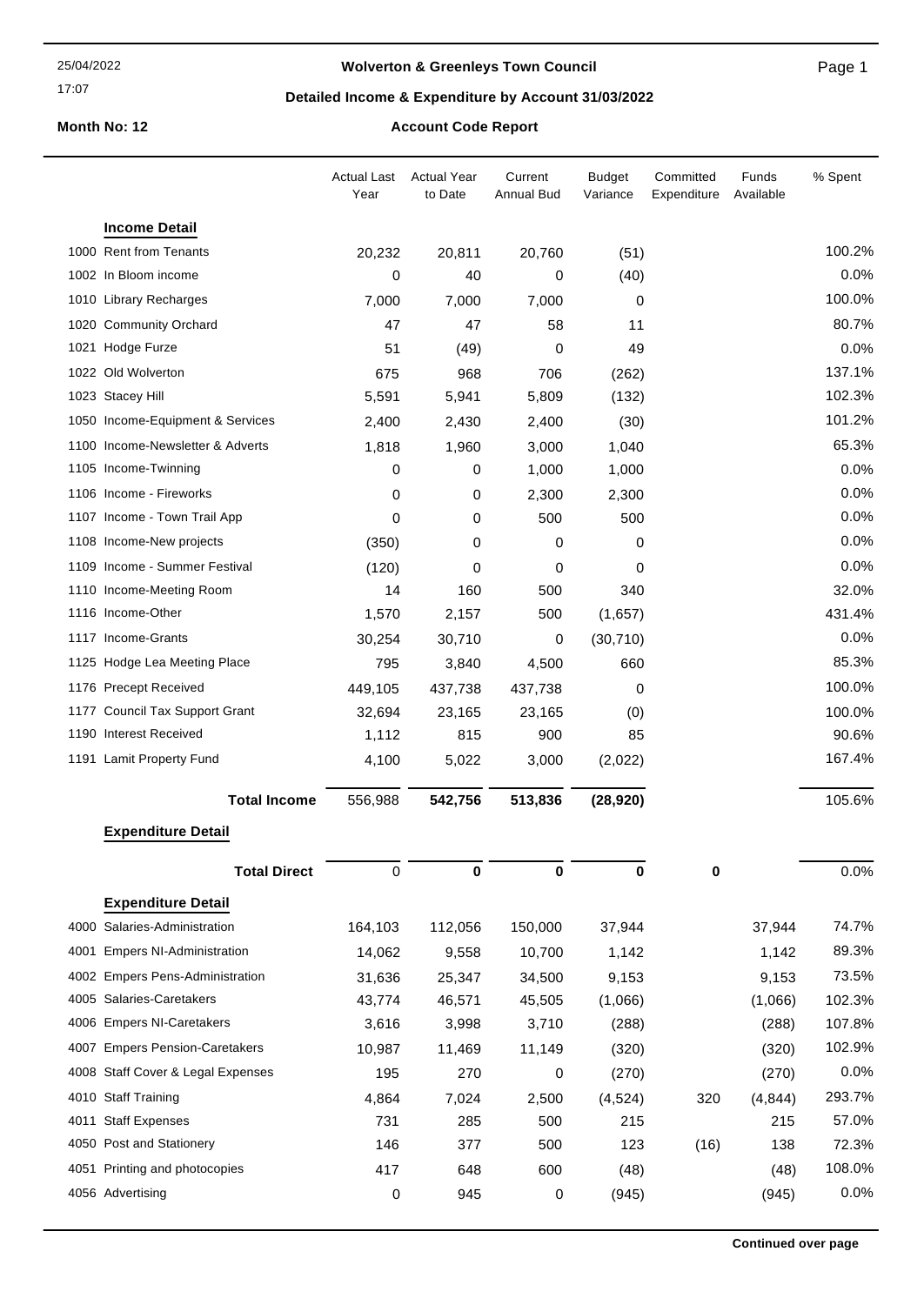#### 25/04/2022

#### 17:07

## **Wolverton & Greenleys Town Council**

Page 2

## **Detailed Income & Expenditure by Account 31/03/2022**

## **Month No: 12 Account Code Report**

|          |                                 | <b>Actual Last</b><br>Year | <b>Actual Year</b><br>to Date | Current<br><b>Annual Bud</b> | <b>Budget</b><br>Variance | Committed<br>Expenditure | Funds<br>Available | % Spent |
|----------|---------------------------------|----------------------------|-------------------------------|------------------------------|---------------------------|--------------------------|--------------------|---------|
|          | 4057 Licences & Subscriptions   | 4,358                      | 3,651                         | 3,800                        | 149                       | 1,656                    | (1,507)            | 139.6%  |
|          | 4058 IT Costs                   | 7,340                      | 7,197                         | 8,600                        | 1,403                     |                          | 1,403              | 83.7%   |
|          | 4064 Data Protection Officer    | 0                          | 0                             | 300                          | 300                       |                          | 300                | 0.0%    |
|          | 4065 Payroll                    | 908                        | 845                           | 900                          | 55                        |                          | 55                 | 93.9%   |
|          | 4066 Legal and Professional     | 8,023                      | 5,057                         | 5,200                        | 144                       |                          | 144                | 97.2%   |
|          | 4067 Audit & Accountancy        | (500)                      | 1,375                         | 2,600                        | 1,225                     |                          | 1,225              | 52.9%   |
|          | 4068 Bank Charges               | 293                        | 308                           | 570                          | 262                       |                          | 262                | 54.0%   |
|          | 4090 Website & Email            | 313                        | 376                           | 1,222                        | 846                       | 125                      | 721                | 41.0%   |
|          | 4100 Rates                      | 5,993                      | 5,993                         | 6,100                        | 107                       |                          | 107                | 98.2%   |
|          | 4101 Water Charges              | 377                        | 388                           | 400                          | 12                        |                          | 12                 | 96.9%   |
| 4110 Gas |                                 | 3,385                      | 7,730                         | 2,000                        | (5,730)                   |                          | (5,730)            | 386.5%  |
|          | 4111 Electricity                | 2,508                      | 6,460                         | 4,325                        | (2, 135)                  |                          | (2, 135)           | 149.4%  |
|          | 4115 Telephone                  | 13                         | 28                            | 1,300                        | 1,272                     |                          | 1,272              | 2.2%    |
|          | 4116 Internet                   | 597                        | 597                           | 650                          | 53                        |                          | 53                 | 91.8%   |
|          | 4119 Insurance                  | 3,267                      | 2,864                         | 5,000                        | 2,136                     |                          | 2,136              | 57.3%   |
|          | 4120 Town Hall-Minor Expenses   | 294                        | 993                           | 1,500                        | 507                       | 17                       | 490                | 67.4%   |
|          | 4125 Town Hall-Maintenance      | 4,693                      | 5,983                         | 1,000                        | (4,983)                   |                          | (4,983)            | 598.3%  |
|          | 4126 Cleaning                   | 5,582                      | 6,519                         | 7,050                        | 531                       |                          | 531                | 92.5%   |
|          | 4128 Town Hall-Security         | 1,035                      | 598                           | 1,300                        | 702                       |                          | 702                | 46.0%   |
|          | 4140 PWLB-Repayments            | 40,953                     | 40,953                        | 41,000                       | 47                        |                          | 47                 | 99.9%   |
|          | 4152 Greenleys Depot            | 1,768                      | 2,945                         | 2,000                        | (945)                     |                          | (945)              | 147.2%  |
|          | 4153 Water Tower                | 2,084                      | 1,797                         | 500                          | (1,297)                   |                          | (1,297)            | 359.3%  |
|          | 4155 Urban Farm                 | 140                        | 561                           | 500                          | (61)                      |                          | (61)               | 112.2%  |
|          | 4200 Remembrance                | 38                         | 85                            | 700                          | 615                       |                          | 615                | 12.1%   |
|          | 4201 Grants                     | 9,540                      | 9,278                         | 8,000                        | (1,278)                   | 406                      | (1,684)            | 121.0%  |
| 4207 CAB |                                 | $\mathbf 0$                | 2,925                         | 7,500                        | 4,575                     |                          | 4,575              | 39.0%   |
|          | 4209 Municiple Planting         | 2,556                      | 3,055                         | 2,500                        | (555)                     | 45                       | (600)              | 124.0%  |
|          | 4230 Floodlight Running Costs   | 220                        | 736                           | 375                          | (361)                     |                          | (361)              | 196.2%  |
|          | 4231 Digital Inclusion          | (59)                       | 0                             | 1,000                        | 1,000                     |                          | 1,000              | 0.0%    |
|          | 4235 Newsletter Costs           | 18,012                     | 14,915                        | 15,500                       | 585                       |                          | 585                | 96.2%   |
|          | 4261 Hodge Lea Meeting Place    | 3,696                      | 4,762                         | 4,500                        | (262)                     |                          | (262)              | 105.8%  |
|          | 4263 Greenleys Community Garden | 0                          | 0                             | 0                            | 0                         | (1,025)                  | 1,025              | 0.0%    |
|          | 4265 Youth work                 | 0                          | 0                             | 500                          | 500                       |                          | 500                | 0.0%    |
|          | 4274 Summer Festival            | 519                        | 3,720                         | 2,500                        | (1,220)                   |                          | (1,220)            | 148.8%  |
|          | 4275 Town Twinning              | 50                         | 0                             | 1,000                        | 1,000                     |                          | 1,000              | 0.0%    |
|          | 4277 Fireworks                  | 0                          | 0                             | 8,500                        | 8,500                     |                          | 8,500              | 0.0%    |
|          | 4278 Lantern Festival           | 1,821                      | 0                             | 5,140                        | 5,140                     |                          | 5,140              | 0.0%    |
|          | 4299 Other Events               | 0                          | 5,838                         | 0                            | (5,838)                   |                          | (5,838)            | 0.0%    |
|          | 4300 Christmas Lights Running   | 0                          | 821                           | 250                          | (571)                     |                          | (571)              | 328.3%  |
|          | 4301 Christmas Trees            | 0                          | 914                           | 0                            | (914)                     |                          | (914)              | 0.0%    |
|          | 4302 Dog Waste Collection       | 12,713                     | 12,045                        | 12,000                       | (45)                      |                          | (45)               | 100.4%  |